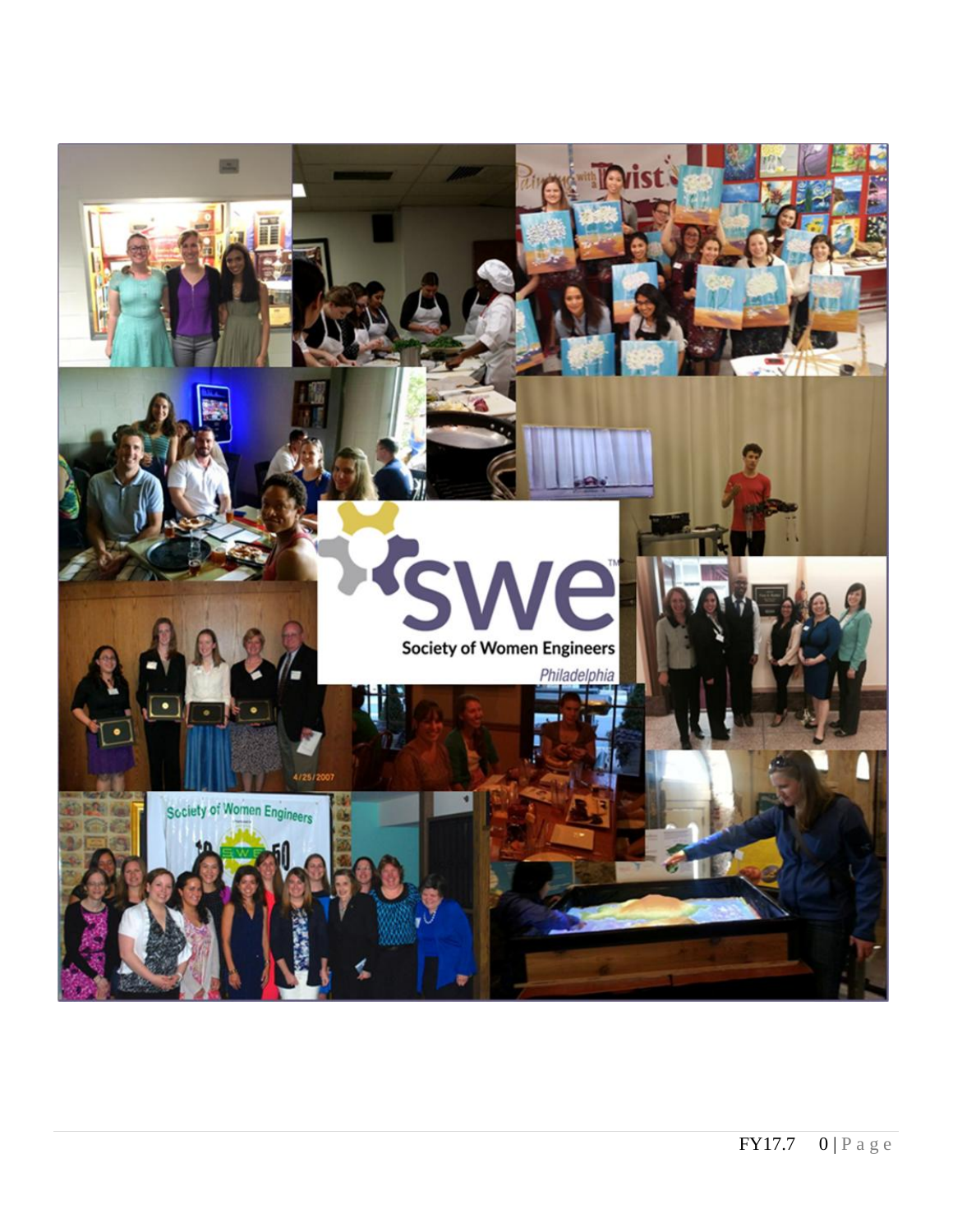

**INSIDE THIS ISSUE:**

# *SWE Outlook*

*The Philadelphia Section ~ Region E*

*FY17.7 May 2017* 

# **LETTER FROM THE PRESIDENT**

Hello SWE Philadelphia!

| <b>LETTER FROM</b><br><b>THE PRESIDENT</b> | 1              |
|--------------------------------------------|----------------|
| <b>WELCOME NEW</b><br><b>MEMBERS</b>       | $\overline{2}$ |
| <b>SOCIETY NEWS</b>                        | $2 - 6$        |
| <b>SECTION NEWS</b>                        | $6 - 11$       |
| <b>UPCOMING</b><br><b>EVENTS</b>           | $11 - 12$      |
| <b>PREVIOUS</b><br><b>EVENTS</b>           | 12             |
| <b>MEMBER NEWS</b>                         | 13             |
| <b>CONTACT LIST</b>                        | 14             |
|                                            |                |

#### **IN THIS EDITION:**

**Contributing Authors:** Mary Beth Biddle Jillian Ditzler Lucy Schneider

**Co - Editors:** Diana Russella Haydee Euceda

As the fiscal year comes to a close, I am beginning to reflect on the past few months. As president, I can certainly say we have had successes, but I have also been able to see some areas were we need improvement. As you're all enjoying your summers, I want you to keep an eye and ear out for potential new activities that Philly SWE could participate in. If you have any ideas, or even general suggestions for me, I have an "open door" policy; feel free to email me at any time!



For our outreach events, we were able to continue our

support of programs like the Widener University Mini Camp, Delaware Valley Science Fair, and Certificate of Merit. We were also able to change up our Girl Scout programming and offer two sessions with The Coding Space, giving the girls an intro to coding. Special thanks to Girl Scout Chair Elizabeth Rowland for coordinating both the event and the financial backing.

As our section continues to grow, so does out mailing list. Our Communication VP Julie dealt with transitioning twice between various email services. We hope you're all still receiving our emails without issue. The good thing about these email services is that we can see real time data. We have discovered that emails with newsletters (thanks for reading!) and mention of alcohol are opened the most. You've spoken without realizing it, and you have been heard - we will incorporate this into planning for next year!

Overall, it's been a fun year, and I look forward to continued growth of the section. Philly SWE would not be as great, however, if it weren't for all the great volunteers. We have volunteer veterans who have held positions over many years, volunteer newbies who have stepped up this year, and volunteers who make time even during retirement to help the section. I couldn't do my job without you, and I appreciate all your hard work. Thanks for all you do - I hope you have some time to relax this summer!

I hope all our members get a chance to have some fun this summer, and I look forward to picking up with new energy in the late summer!

Mary Beth Biddle

Mary Beth Biddle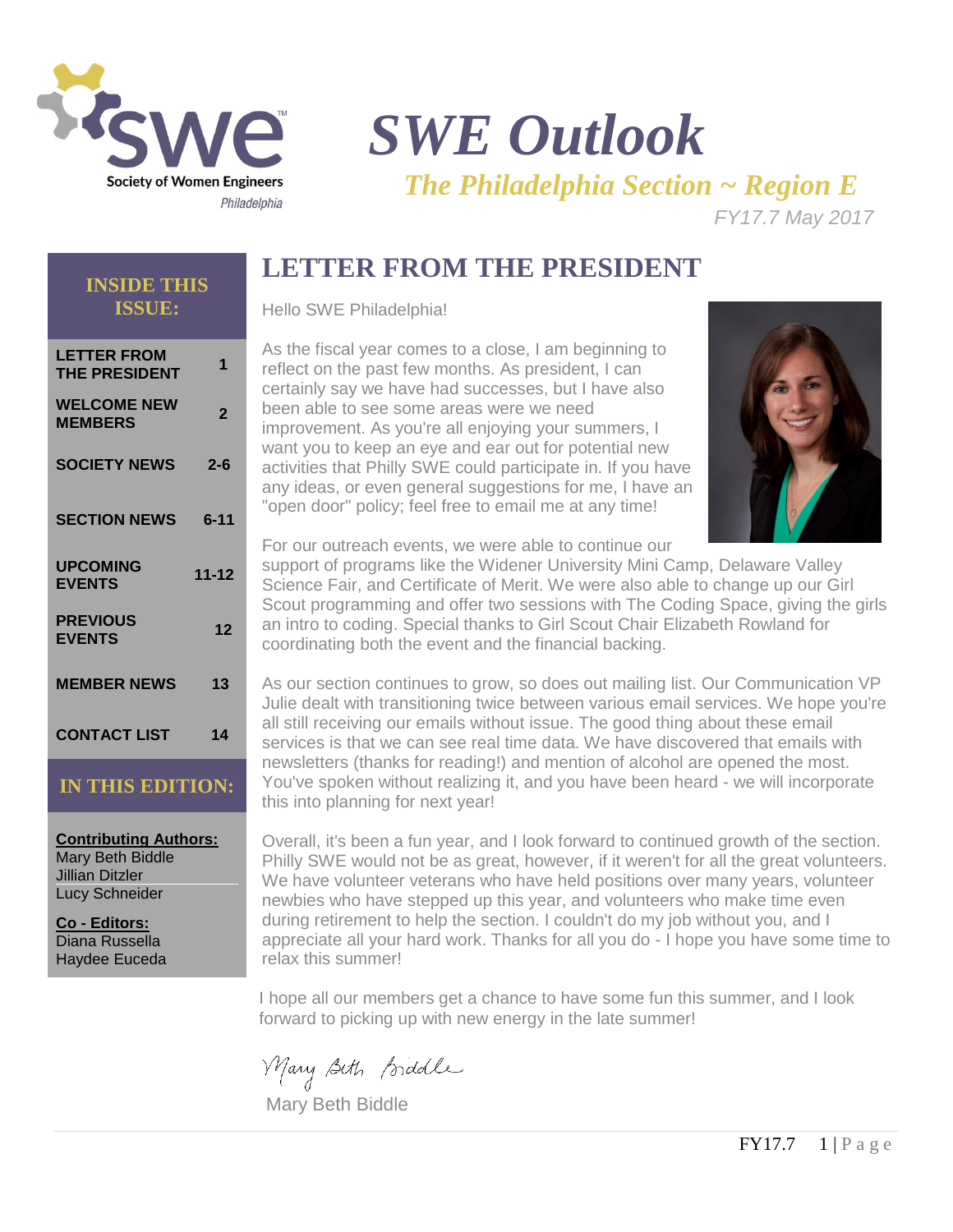# **NEW MEMBERS**



The Society of Women Engineers is constantly growing and welcoming new women engineers in all stages of their careers. Here are the recent newcomers to the SWE Philadelphia Section.

| <b>Name</b>               | <b>Membership Type</b> |
|---------------------------|------------------------|
| Jayme Dorfmann            | Professional           |
| <b>Sunsharay Chestnut</b> | Professional           |
| <b>April Shubert</b>      | Professional           |
| Linda Jan                 | Professional           |
| <b>Sarah Siegel</b>       | Professional           |
| Allie LaPorte             | Professional           |
| <b>Abigail Strouse</b>    | Professional           |
| Maya Jankowska            | Collegiate             |
| <b>Tina Setter</b>        | Collegiate             |
| Cinnamon Christian        | Professional           |

# **SOCIETY NEWS**

## **Virtual Career Fair for Professionals**

Don't miss SWE's annual Virtual Career Fair April 5, 2017 from 1:00 - 4:00 p.m. EST. Attendees will connect directly in a live, one-on-one virtual interface with top employers looking to tap into SWE's diverse community of engineers to fill open positions.

Online attendees will have the opportunity to connect with as many as 20 recruiters for first-round interviews and networking.

Attending our Virtual Career Fair will allow you to:

- 1. Interact one-on-one in real-time with recruiters through online chat. You can share your resume and experience, and potentially schedule second round interviews.
- 2. Discover new career opportunities from leading employers eager to hire people with your expertise.
- 3. Build your network by continuing conversations with recruiters after the event ends.

Note: Participating recruiters will be seeking candidates with three years' plus work experience.

#### **[Register now for this event!](http://online.swe.org/swessa/ecmssamsganalytics.click_through?p_mail_id=E173173A4280312B1C1998065)**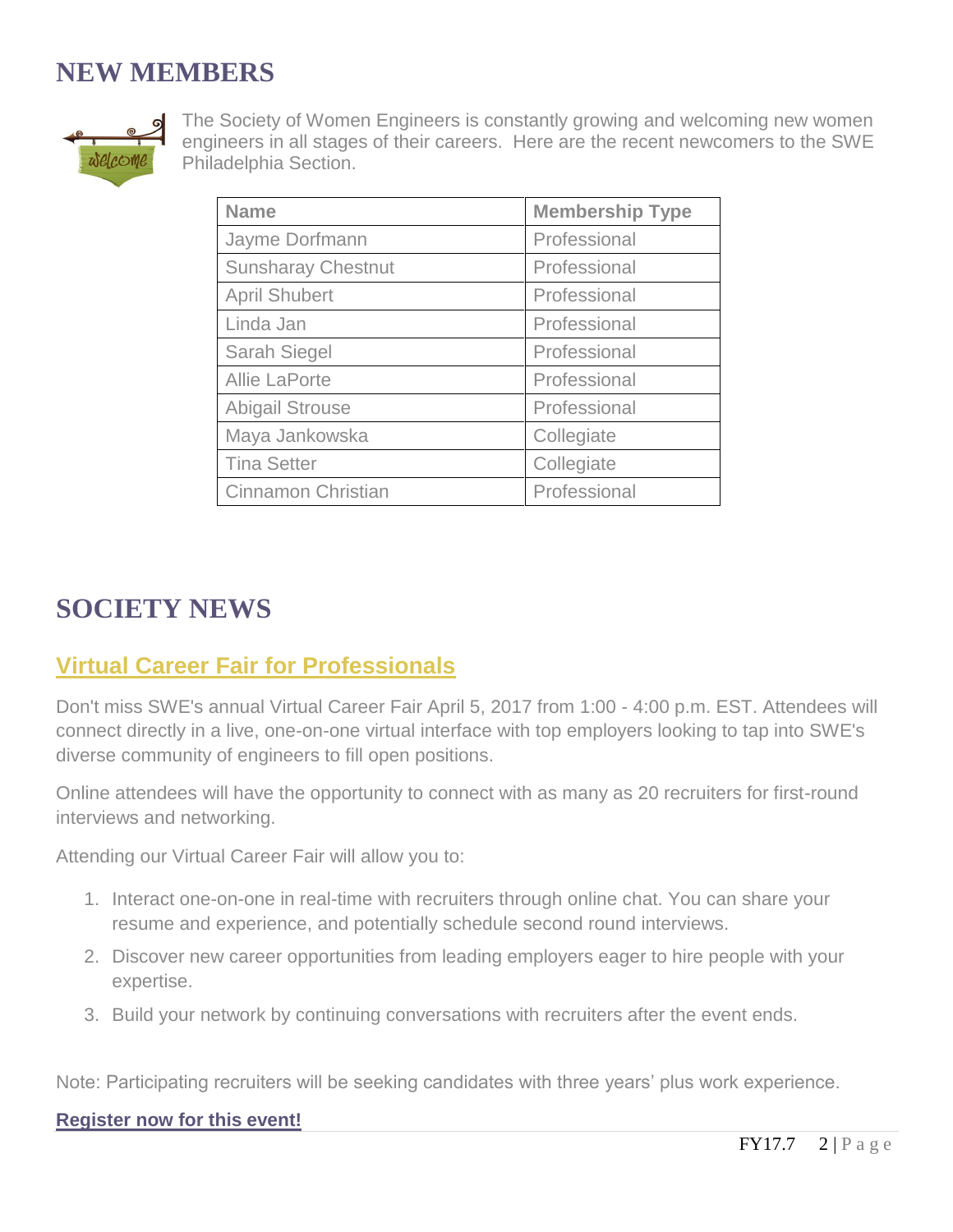## **Don't Forget to Renew Your Membership!**

#### **[Follow these instructions and renew your membership today!](http://online.swe.org/swessa/ecmssamsganalytics.click_through?p_mail_id=E186571A5661541B1C2237683)**

If you renew your membership before July 1, you will receive a \$5 discount on your membership dues – just enter the code EBIRD at Checkout.

## **Call for Committee Chair/Chair-Elect/Members**

There have been two new additions to the FY18 call for committee members. The Society of Women Engineers have recently established the WE Local Awards Task Force and the Integrated Marketing Advisory Board. Both are looking for qualified SWE members to assist in completing their deliverables.

The WE Local Awards Task Force is looking for **a chair and members** to serve for FY18 and develop a framework for implementing a new awards program in concert with the WE Local events. These awards will be implemented at the WE Locals in Spring 2019. Candidates should have experience with either current Region Conference or Society Awards programs and/or similar experiences within the Society to best participate in this Task Force.

The Integrated Marketing Advisory Board is looking for **a chair-elect and members**. This newly created board will advise the Society on communications focusing on public relations and social media. Candidates should have experience with SWE's brand guidelines, various social media platforms, and be comfortable speaking to SWE groups on these topics.

If you are interested in applying for any of these roles, **[please complete this survey by June 15th.](http://online.swe.org/swessa/ecmssamsganalytics.click_through?p_mail_id=E187722A5714755B1C2244046)**

## **Mark Your Calendar for WE17!**

Our WE17 Annual Conference will take place October 26-28, 2017 in Austin, Texas, USA. See below for a list of WE17 Session Tracks:

#### **[WE17 Session Tracks:](http://online.swe.org/swessa/ecmssamsganalytics.click_through?p_mail_id=E160287A3413683B1C1871552)**

- Advocating for Change
- Career Management and Life Transitions
- **•** Entrepreneurship
- Inclusion and Cultural Awareness
- Innovation and Disruption
- K-12 Outreach
- Strategic Leadership
- STEM Re-entry
- SWE Leadership
- Women In Academia
- Women In Government and Military

#### **[Visit here for descriptions on WE17 Tracks.](http://online.swe.org/swessa/ecmssamsganalytics.click_through?p_mail_id=E160287A3413683B1C1871552)**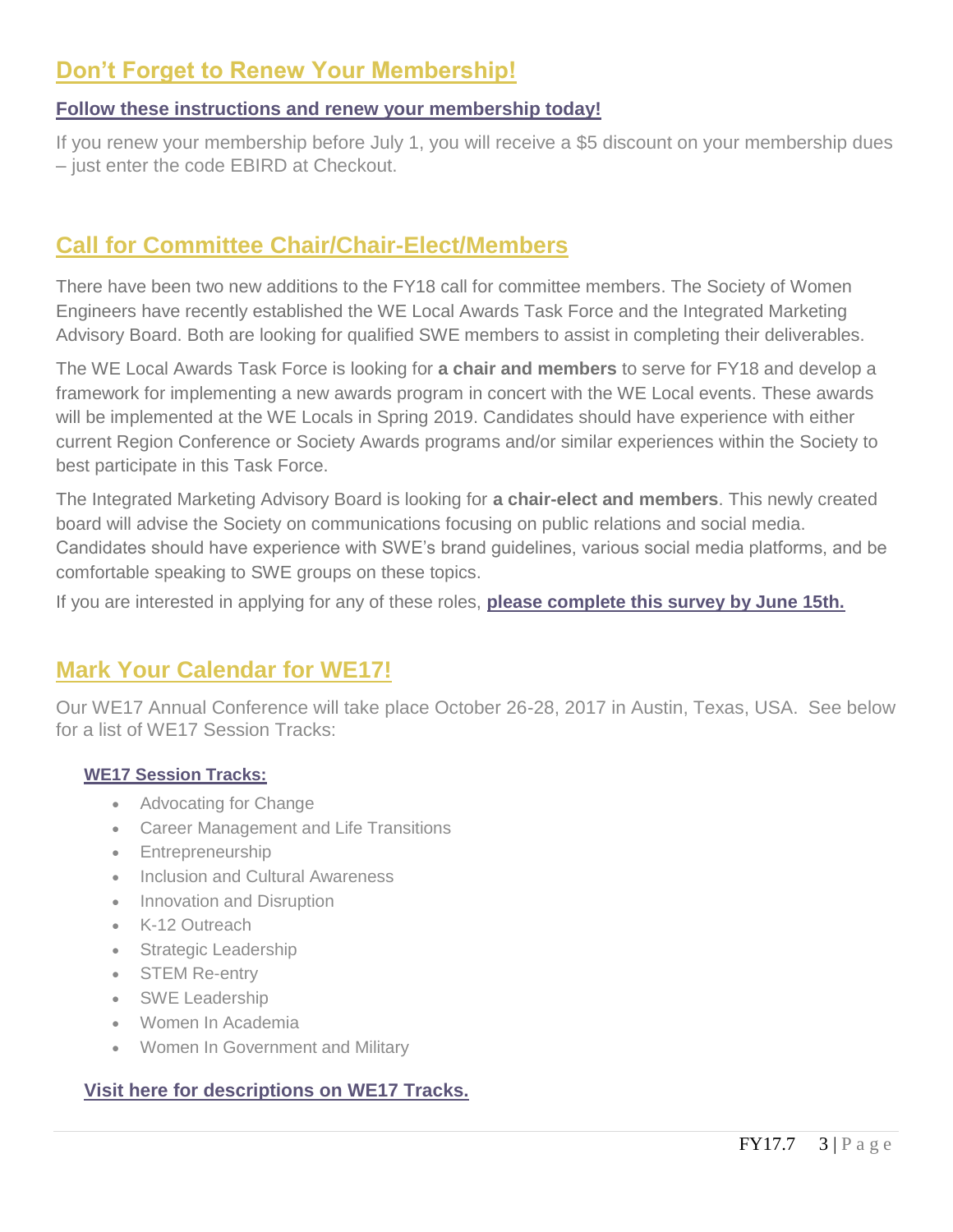## **SWE FY18 Leader Election Results Are In!**

We are pleased to announce the results of the election for our FY18 Board of Directors, Board of Trustees, Senate Leadership, Senators and Region Governors. We would like to thank the Nominating Committee and Chair, Kelly Schable, as well as Teller Sandra Hyland, for their hard work and dedication in developing and submitting an outstanding slate of candidates and overseeing the election process.

The following individuals will continue in their leadership roles based on previous elections:

| <b>President</b>           | Jonna Gerken                                                                                                            |
|----------------------------|-------------------------------------------------------------------------------------------------------------------------|
| <b>Treasurer</b>           | <b>Heather Doty</b>                                                                                                     |
| <b>Directors</b>           | Karen E. Roth<br><b>Michele O'Shaughnessy</b>                                                                           |
| <b>Director of Regions</b> | Lisa Rimpf                                                                                                              |
| <b>Trustees</b>            | <b>Ester Barbuto</b><br>Diana Joch<br><b>Angela Nickels</b><br><b>Sandra Lee Postel</b><br><b>Mary Higgins Studlick</b> |
| <b>Region B Governor</b>   | <b>Kim O'Rourke</b>                                                                                                     |
| <b>Region D Governor</b>   | <b>Andrea Clewley</b>                                                                                                   |
| <b>Region F Governor</b>   | <b>Anne Roberts</b>                                                                                                     |
| <b>Region H Governor</b>   | Tricia Walker                                                                                                           |
| <b>Region J Governor</b>   | Lisa Schmalhurst                                                                                                        |

SWE welcomes **Ingrid Arambula** as collegiate director serving on the FY18 board of directors. Ingrid was selected by the collegiate section presidents during the FY18 Collegiate Leadership Election.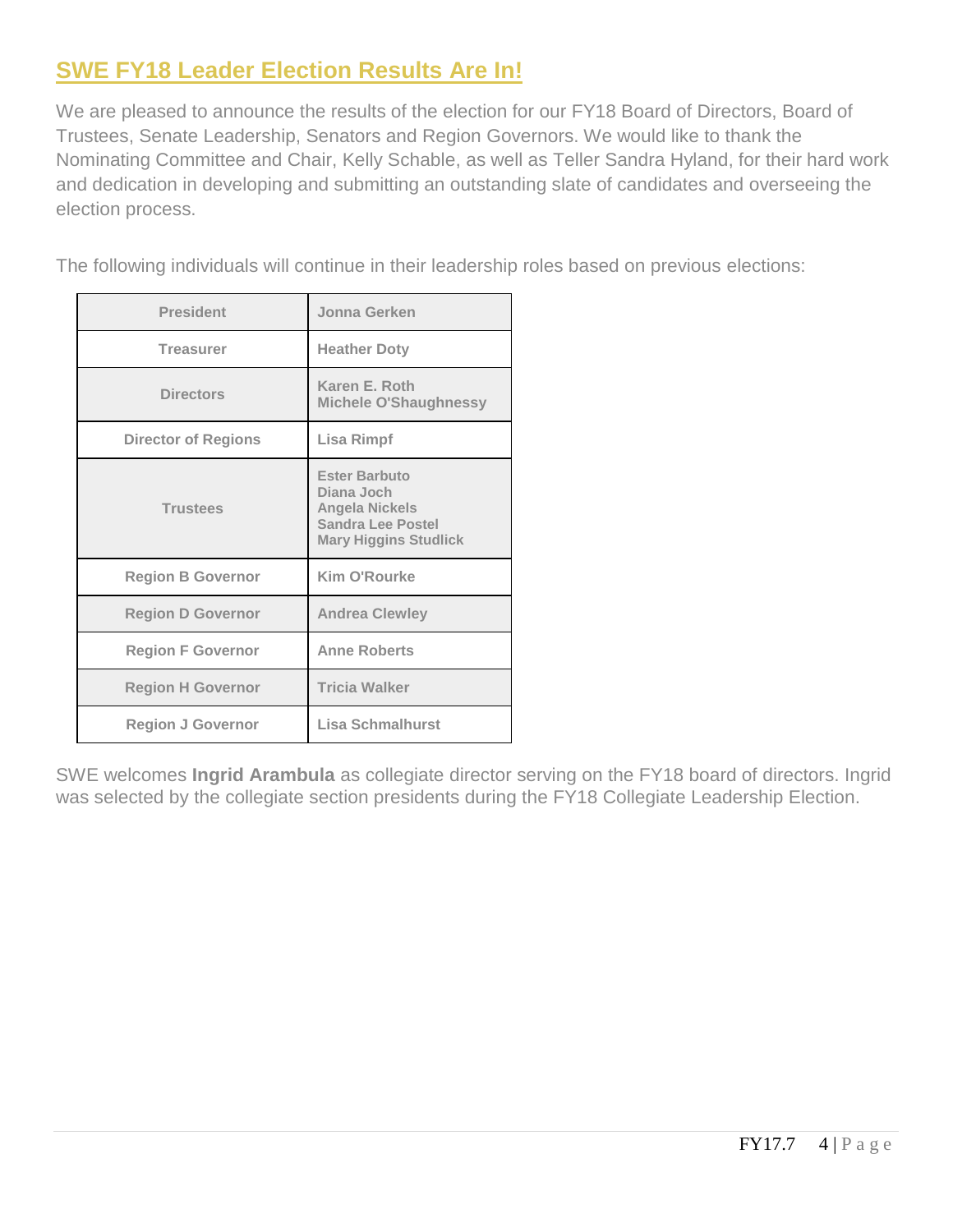Senators were also elected for each Region during this year's election. For professional senators, the first person listed is serving the second year of a two-year term; the second person listed was just elected to serve a two-year term.

| <b>Professional Senators</b> |                                                       |
|------------------------------|-------------------------------------------------------|
| <b>Region A</b>              | <b>Deborah Stromberg</b><br>Tasha Kamegai-Karadi      |
| <b>Region B</b>              | <b>Frances Stuart</b><br><b>Nadia Bess</b>            |
| <b>Region C</b>              | <b>Kate Van Dellen</b><br><b>Hope Toole Schwalls</b>  |
| <b>Region D</b>              | <b>Sandra Pettit</b><br><b>Wendy Cocke</b>            |
| <b>Region E</b>              | <b>Gail Dyer</b><br><b>Alexis Wasserman</b>           |
| <b>Region F</b>              | <b>Stephanie Yum</b><br><b>Cherie Cain</b>            |
| <b>Region G</b>              | <b>Marilyn Reeder</b><br>Jamie Tylicki                |
| <b>Region H</b>              | <b>Jennifer (Jen) Brooks</b><br><b>Lynn Davenport</b> |
| <b>Region I</b>              | <b>Leslie Crissup</b><br>Pam Buzzetta                 |
| <b>Region J</b>              | <b>Stephanie Chin</b><br><b>Tamaira Ross</b>          |
| <b>International Members</b> | Anu Gilhotra<br>Shivani Koul                          |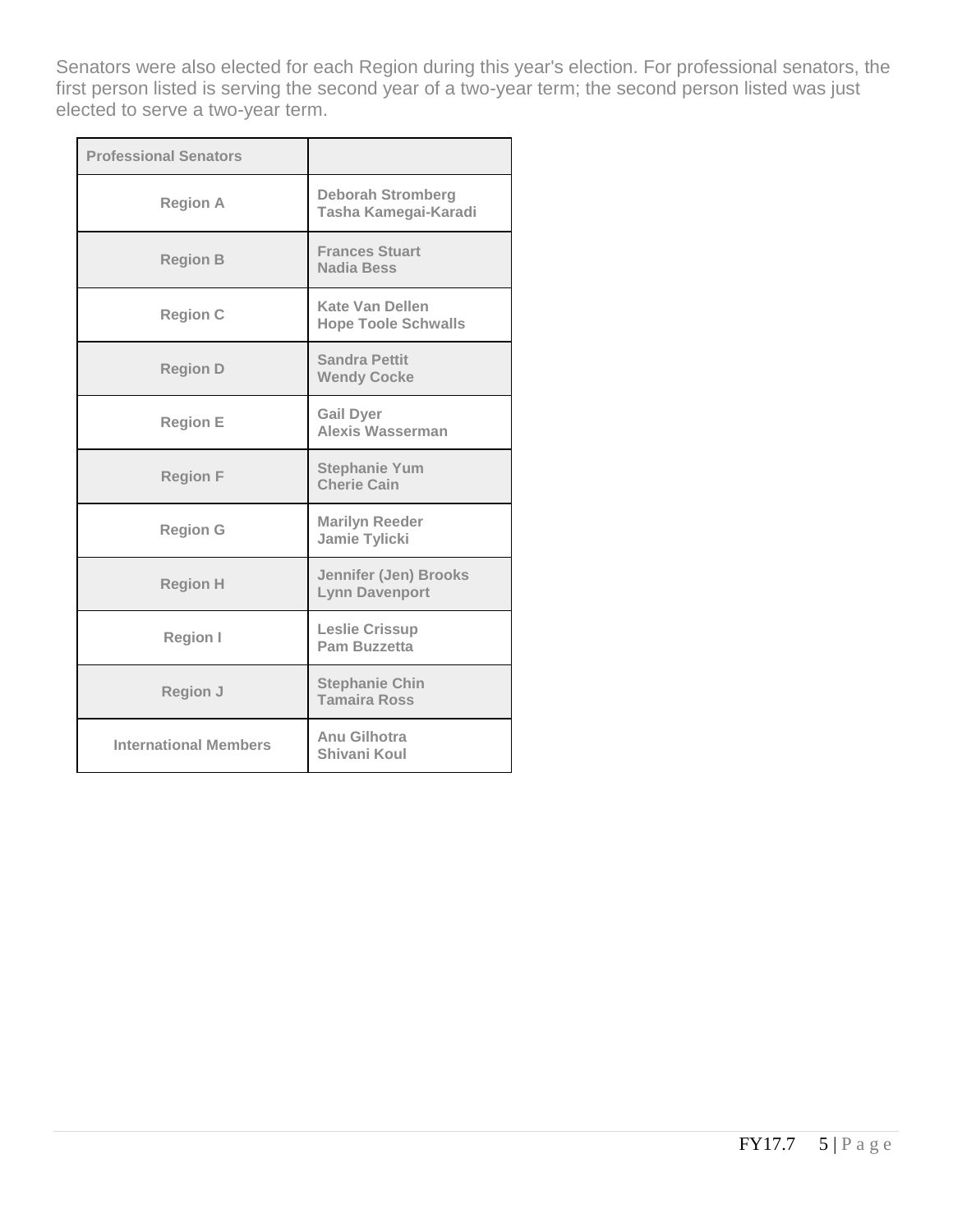Collegiate Senators were selected during the collegiate elections in March. They also serve one-year terms.

| <b>Region Collegiate Senators</b> |                        |
|-----------------------------------|------------------------|
| <b>Region A</b>                   | <b>Shelby Freese</b>   |
| <b>Region B</b>                   | <b>Lucero Lopez</b>    |
| <b>Region C</b>                   | <b>Liberty Schmidt</b> |
| <b>Region D</b>                   | <b>Grace Devine</b>    |
| <b>Region E</b>                   | Dhanu Thiyagarajan     |
| <b>Region F</b>                   | <b>Genevieve Kane</b>  |
| <b>Region G</b>                   | Sarah Watzman          |
| <b>Region H</b>                   | <b>Kelsey Harper</b>   |
| <b>Region I</b>                   | <b>Paige Bowling</b>   |
| <b>Region J</b>                   | Michelle "Mimi" Shang  |

The **[Tellers report](http://online.swe.org/swessa/ecmssamsganalytics.click_through?p_mail_id=E186279A5575362B1C2221505)** serves as official documentation of the election results.

Please join us in wishing all of these SWE leaders much success in their new and continuing roles.

# **SECTION NEWS**

## **Meet the New FY18 Philadelphia SWE Officers**

It is our privilege to announce the newly elected FY18 Philadelphia SWE Officers. Some names may be familiar, and others you'll be seeing for the first time. These leading ladies' goal is to steer the Philadelphia SWE Section through another fun and impactful year. Please join me in congratulating the new FY18 Officers Elect, and applauding the FY17 Board for a wonderful year.

| President                               | Mary Beth Biddle       |
|-----------------------------------------|------------------------|
| VP of Communication, Senior VP          | <b>Julie Williams</b>  |
| VP of Outreach                          | Jen Ligo               |
| VP of Professional Development          | <b>Jillian Ditzler</b> |
| Treasurer                               | Sharon Vuong           |
| Secretary                               | <b>Kimberly Lam</b>    |
| <b>Section Representative</b>           | Maria Legato           |
| <b>Alternate Section Representative</b> | Aurora Achong          |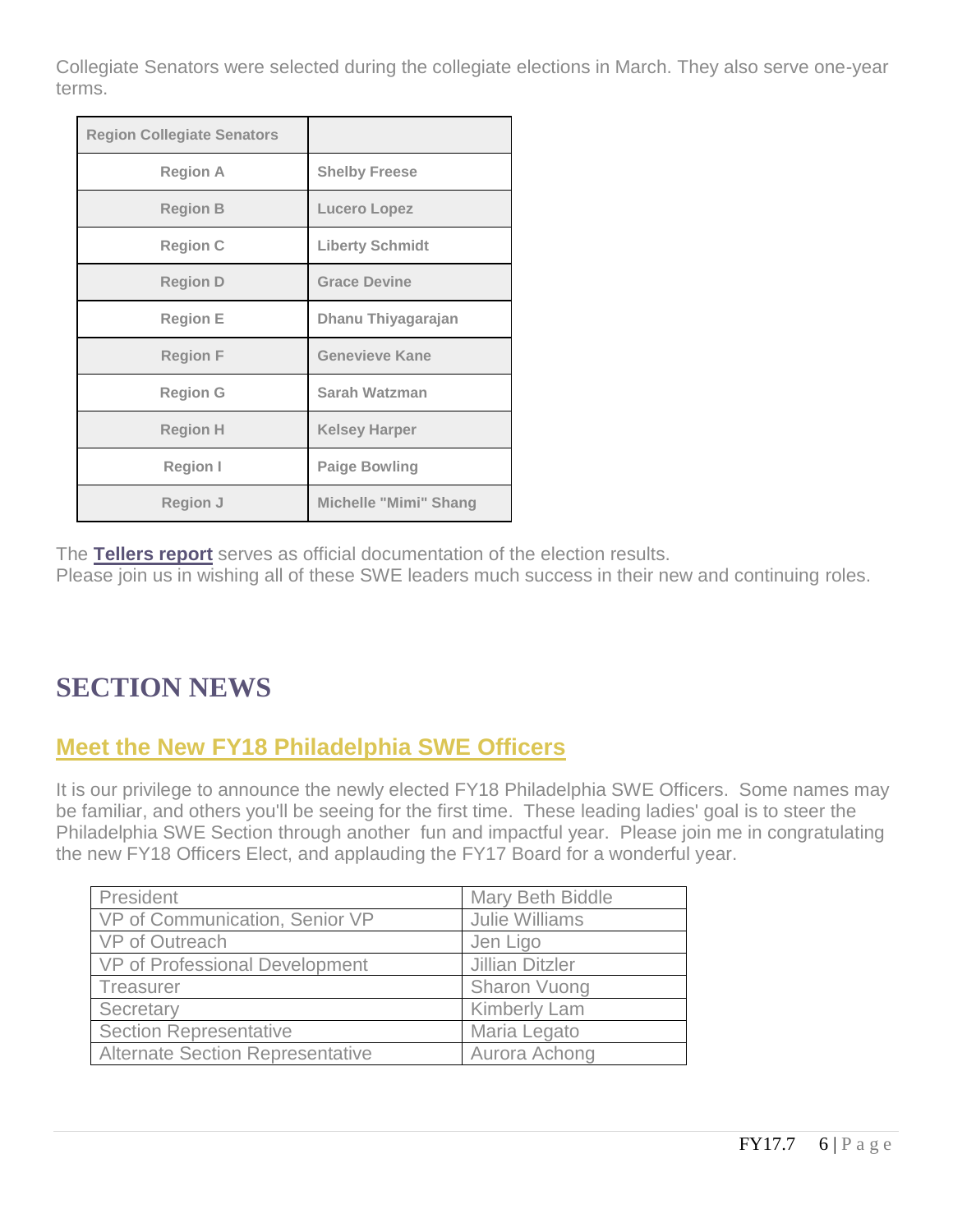## **Volunteer Training - Resources**

If you plan on volunteering with a Philadelphia SWE event, please review the following resources on STEM volunteering!

2017 Engaging Diverse Communities in Hands-On STEM (presented by the Franklin Institute)

- [Presentation](http://r20.rs6.net/tn.jsp?f=001xOXu840DJNqWAtNsj68doxSSaMJqlnOaRypjAPzGXxH_Cu6beFKuHj5RRyTNOoxkN_4_zHGZg8kBwK1oz4hbLfYRWWYIMDqgBUu2jAFiysjW--oUFoPeaAvynW7pId1pcZ_1raV99H9QZZ6VlZKJ2sSEf0FATt8AlCU8rOuozUYknPJS2qfKWc5s2k3KwgXaxi-QOx8jq5DQ5jGNL6vtHV6F2ST8zqewinnn_lfAX-X2zIlm6eTa1uvGwB3SlJKE&c=35evDAJj3oWPyl4VvkRXS5yXW8jlneYF-UufJ1XMka8bzn7qe6-Dfw==&ch=xqjsc6qIRmtq9IboekzvjlanLUSzsrBCM4SPOcZiZuAc0523tqbgFA==)
- [Webinar](http://r20.rs6.net/tn.jsp?f=001xOXu840DJNqWAtNsj68doxSSaMJqlnOaRypjAPzGXxH_Cu6beFKuHj5RRyTNOoxk2vUHOKKTBKTQCZvqEgCVhFIvYcagV9WEPI5-6eb_DGiLSAsCbenG2EQ4Kjr7ZKIn8B4BuDlB0P19p0cJ-Z7ERuhLy2_ZRzWOCQ7VDPm78qGKANYn8AlFo0Q4B6Os9Q0VvUD0eu2fzAGpifGajCt3HZNetL963MPDt0iLgQVF_mM=&c=35evDAJj3oWPyl4VvkRXS5yXW8jlneYF-UufJ1XMka8bzn7qe6-Dfw==&ch=xqjsc6qIRmtq9IboekzvjlanLUSzsrBCM4SPOcZiZuAc0523tqbgFA==)
- [2014 Philadelphia SWE Outreach Volunteer Training](http://r20.rs6.net/tn.jsp?f=001xOXu840DJNqWAtNsj68doxSSaMJqlnOaRypjAPzGXxH_Cu6beFKuHj5RRyTNOoxkyESsq9LFEn3dKYgvhmuMi2IYFSxL5fwVl2h7AsZWmGC6JghICHcs6wB0XiTjI7R9MUQjqFUKojTyaPYRHOY9FX29DU0lQ6FB3te40v4f1-VwE9LuMwqoIcGv2n7wnA-ONMCM-rB9qgSdrbQj9Gk5Z97rbQJflk0uHBoKRecFXbvpQb0Lv13xLg==&c=35evDAJj3oWPyl4VvkRXS5yXW8jlneYF-UufJ1XMka8bzn7qe6-Dfw==&ch=xqjsc6qIRmtq9IboekzvjlanLUSzsrBCM4SPOcZiZuAc0523tqbgFA==)

Please contact [phila\\_outreach@swe.org](mailto:phila_outreach@swe.org) with any questions.

## **Event Coordinators Needed – Help Plan an Event with PHL SWE!**

Are you interested in helping to plan a tour, technical talk or social for SWE Philadelphia in the upcoming months?

- We are looking for 1 volunteer for each event to finalize event dates & details and to act as the SWE lead working with event partners (i.e. meeting location and other partner groups participating in the event, if applicable).
- Responsibilities include: working under the direction of the VP Professional Development (Tania Cai) to communicate with partners to set up event, finalize event logistics, and to attend the event & provide a copy of the attendance list to SWE officers.
- Time estimated to plan an event is ~1-2 hours total.

If interested, please email Tania (VP Professional Development) at: **[phila\\_profdev@swe.org](mailto:phila_profdev@swe.org)** 

## **Open Positions – Philadelphia SWE**

Part of what makes the Philadelphia SWE section so great is the amazing participating of our members who keep it running like a well oiled machine. Read the open positions available for our section to see how you can get involved in FY16!

#### **Meeting Coordinator**

Assist the VP of Professional Development in coordinating meeting locations, invites, attendee lists, and other miscellaneous task.

#### **Collegiate Liaison**

Facilitates communication between section and local collegiate section presidents and counselors including flowing information to collegiate sections or requests for support from the collegiate sections. Assists collegiate MALs in the Philadelphia Section with any questions they may have.

#### **Philadelphia University Counselor**

Assist Philadelphia University in getting their collegiate section up and running; advise on SWE best practices and potential events; connect the collegiate section to local professionals.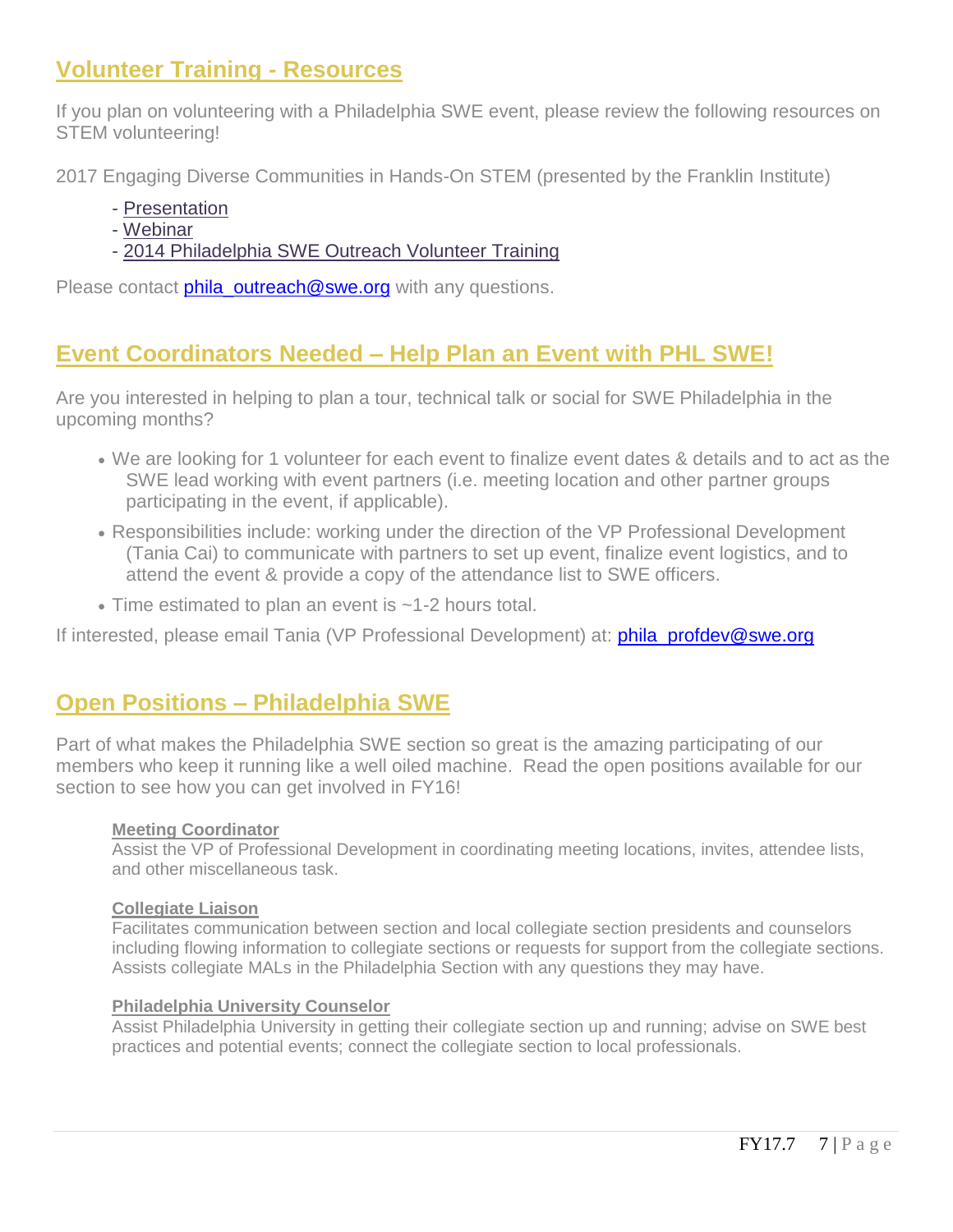#### **Corporate Liaison**

Connect Philadelphia SWE to local companies, some of whom may be able to provide meeting locations, or financial support.

#### **Awards Coordinator**

Focus on member and section recognition. Compiles package to submit section for regional and society awards. Assists in submitting packages for members nominated for society awards. Helps identify any awards to be given at end of the year banquet. This year, will begin to develop foundation for yearly section awards for members.

#### **Awards Banquet Chair**

Plans and organizes the SWE Philadelphia End of Year Banquet.

If you're interested in any of these positions, please send an e-mail to Mary Beth Biddle at [marybethb422@gmail.com.](mailto:marybethb422@gmail.com?subject=Philadelphia%20SWE)

#### **Do you shop on Amazon? You could be missing an opportunity to help SWE!**



AmazonSmile is the same Amazon you know. Same products, same prices, same Amazon Prime benefits. All you have to do is use a specified link when signing in to Amazon to shop like always and Amazon donates money to the organization you specify. If you shop on Amazon but use the link <http://smile.amazon.com/ch/23-2604522> to log in 0.5% of the price of your purchase will be donated to Philly SWE! It only takes one click and then Philly SWE gets extra money to host events for you!

#### **Governance Update**

SWE Regions are being dissolved to make way for bigger and better things within the SWE organization. Updates are available at [governance.swe.org.](http://r20.rs6.net/tn.jsp?f=00187RGNsSt6TSgHXMZsLcTW1Pj20qShDcpYxWdAXRIpKg5QynKVfs4pSH2XT42iBR1tG37WLlKbF_DJ2IsedExL5Q5Tu4XSgcYmysSuV_O5FHZCBcNvz5eFOGimu-8u6n5WVxFHzR_lS_RMk-qffTYzg==&c=mpu2B0LXSgIXEs_wwhkL9p78Hsv9VS5oK9FKjmRzgQcgP31yoS9HCw==&ch=QDy16iykvPBlAX8vVFXrX_rP9QYbcYWZ_TpMS5loHOgB1b-yV2EHvQ==)

## **Seeking Corporate Contacts**

If you know someone in your company who is in charge of or interested in making donations to a philanthropic organization, please let the Society of Women Engineers Philadelphia Section know so that we may get in touch!

The Society of Women Engineers is the world's largest advocate and catalyst for change for women in engineering and technology. We help members reach their full potential as engineers and leaders through networking, professional development and the shaping of public policy. And, we inspire young girls to become engineers and support them with scholarships. To that end, the Philadelphia section solicits donations and allocates the funds to scholarships and programs geared towards professional development and outreach.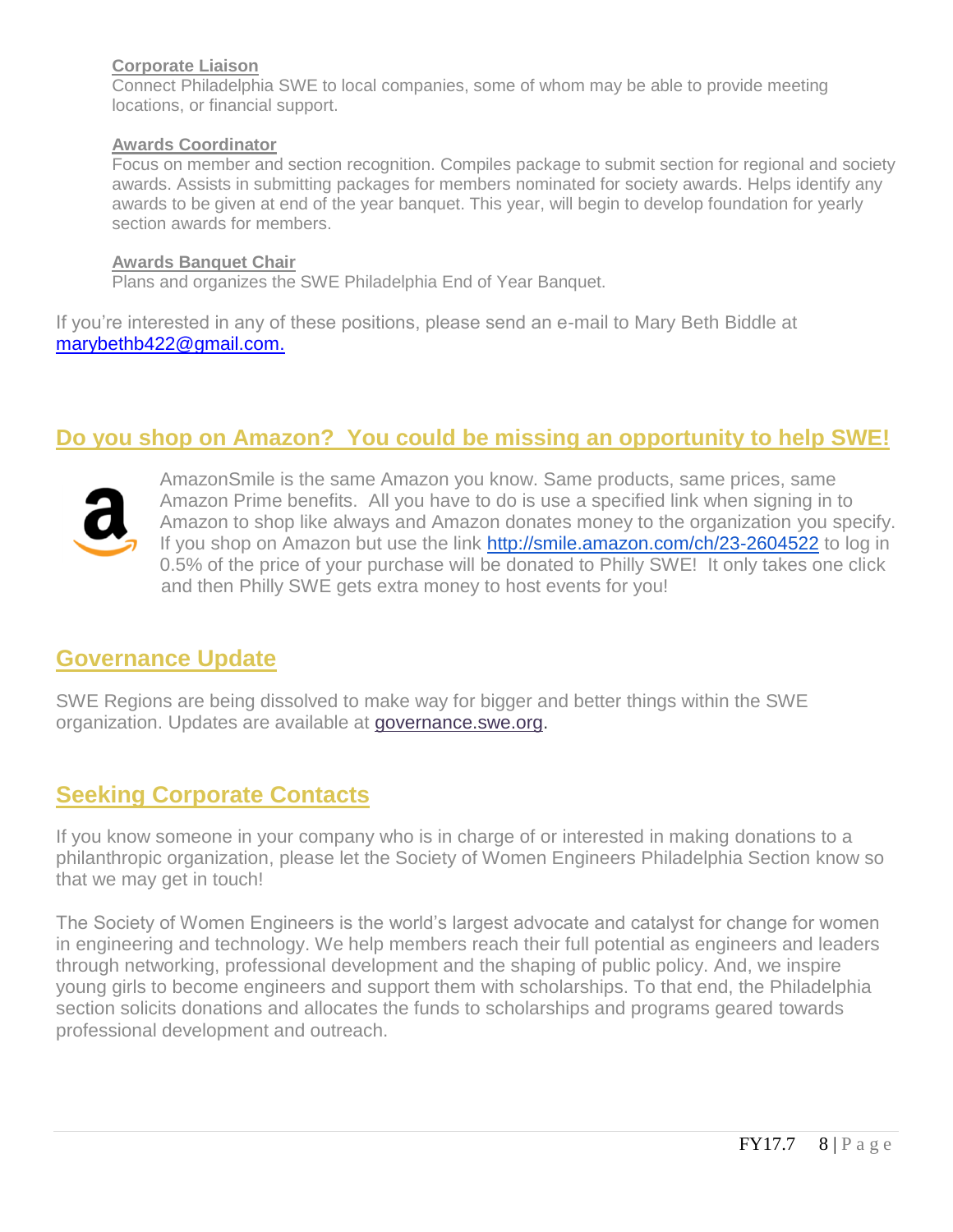## **Stay up to date with SWE PHL through social media!**

#### Website: <http://philadelphia.swe.org/>

Find the latest events, add our google calendar, and learn about volunteer opportunities

Facebook: [www.facebook.com/philaswe](http://www.facebook.com/philaswe)

See past event photos, upcoming events and interesting articles

Twitter: @PhilaSWE Join in the conversation, event reminders and photos! **#PhilaSWE!**

#### Instagram: @PhilaSWE

Share your SWE memories with us and check out photos from this year's events!

#### LinkedIn: [www.linkedin.com/grp/home?gid=4173718](http://www.linkedin.com/grp/home?gid=4173718)

Show your colleagues your professional interests by joining the SWE Philadelphia group and find professional opportunities shared with SWE through our network

## **Philadelphia SWE Member Spotlight**

Learn more about your fellow SWE Philadelphia members!



**Jillian Ditzler, B.S. Mechanical Engineering**

**1) What is the most interesting project that you have worked on?** 

The most interesting project that I've worked on was the installation and start up of three machines in a new production line. The process and machinery types were new to the plant and company as a whole. As the assigned mechanical engineer I got to figure out the maintenance, spare parts, troubleshooting methods, and training programs with the team. It was a very comprehensive and exciting project, and so rewarding when we got to see the first (good) product come out!

**2) How do you keep a competitive edge?**

I've found it critical to my success in manufacturing to have an understanding of the work of mechanics, fabricators, and operators. I have gained so much functional knowledge through them and a collaborative relationship is key when a new solution is being deployed. A great mechanic can be your biggest ally when trying to understand a problem, especially when you're new in your career. Networking is crucial regardless of position type.

#### **3) How does SWE influence your career, and your life?**

I'm still fairly new to SWE but it has been really nice to meet others and hear about the interesting work that they do. It's inspiring to hear about what others have accomplished and the career possibilities out there. After joining SWE I feel more connected with the profession and my industry.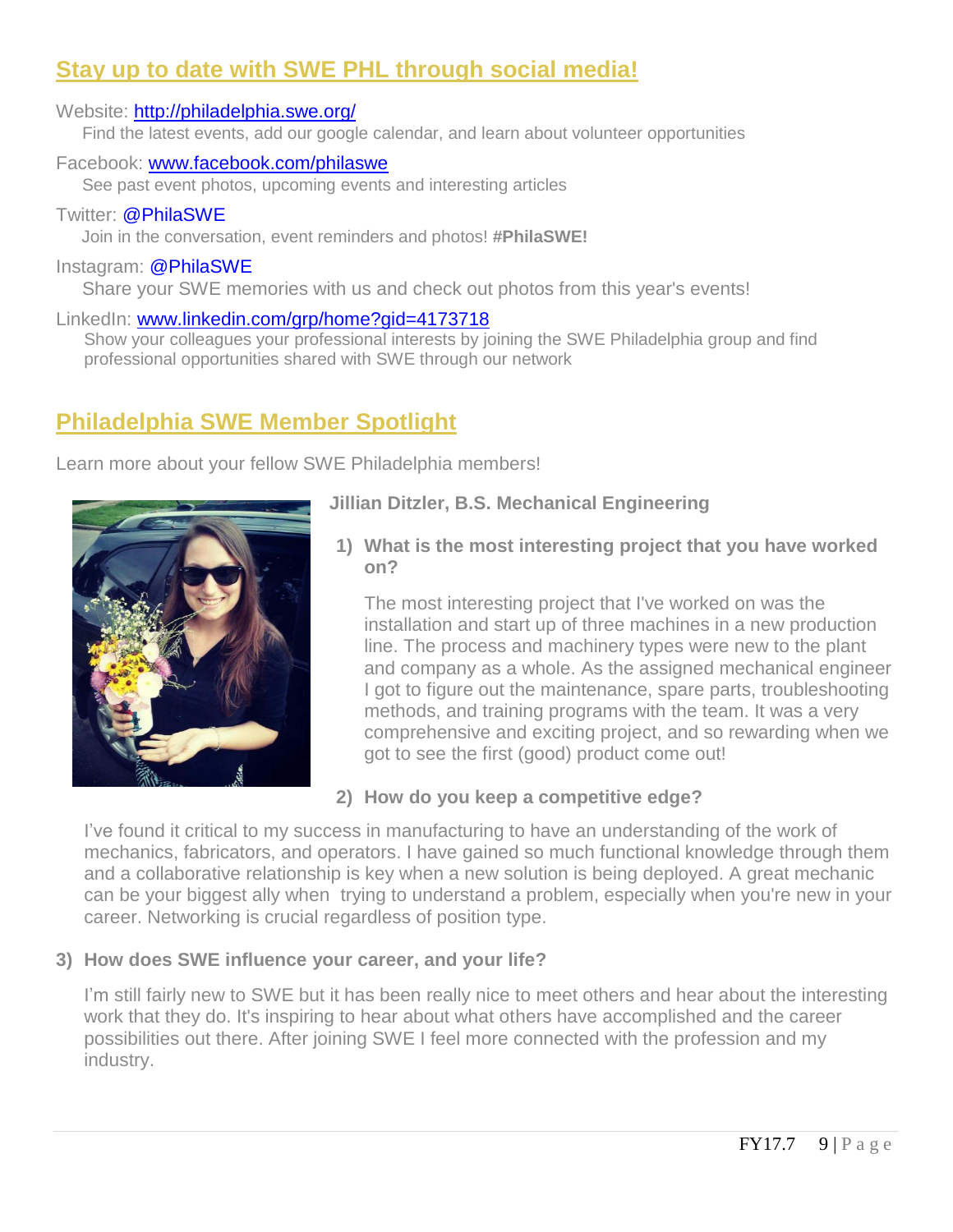#### **4) Name your favorite SWE events (top 3) that you have attended, and one upcoming SWE event that you are looking forward to.**

1 - My favorite event that I have been to was one I went to in high school. I had no idea what I wanted to major in and a teacher suggested I attend SWE's Engineering Day at Widener. Before this, I had no idea what an engineer did or what engineering really was. I left that day with complete certainty that mechanical engineering was what I had been looking for. I will be forever grateful to SWE for that!

2 - I went to Georgia Tech and they had a strong SWE chapter. For one of the speaker dinners they had a woman who worked in manufacturing and that sparked my interest in the field. Although it was just a simple event it drove me towards a career that I love.

3 - My first event that I did after joining Philly SWE was a science fair. It was a blast to meet some of the members and so encouraging seeing the amazing work young girls are doing. I really look forward to participating in more next year!

In the future I am hoping to participate in FIRST LEGO League events.

#### **5) What hobbies do you enjoy?**

I love to rock climb, cook, and read. I travel a lot for work but I enjoy going out and seeing new places when I have time. I also love to play or watch pretty much any sport and have found a special talent for coming in second in fantasy football leagues.

## **Philadelphia SWE Technical Spotlight**

Learn more about where your fellow SWE Philadelphia members work in the Greater Philadelphia area!



**Lucy Schneider, Engineer in Training, Civil Engineering**

**1) What is your education and/or work experience, and how has it impacted your career path?** 

In college at Brown University, I received a scholarship for women in STEM and completed my undergraduate degree in mechanical engineering in 2000. After school, I kept gravitating away from the office and out into the field, and worked for seven years for my father, a design/build architect with an engineering degree. I really enjoyed working with my hands, and learned the basics of residential building techniques from concrete pours to finish carpentry

to roofing. However, in my early 30's, I realized I needed to make a long term plan to get off my feet, so I took several courses in drafting software (AutoCAD, Revit, and SolidWorks) and transitioned back into the office working for Gardner/Fox Associates as their ArchiCAD Facilitator about two years ago. Brook Gardner, the staff PE, suggested I try for the Fundamentals of Engineering (FE) exam, and I've just started my four year apprenticeship as an Engineer in Training (EIT) with him after passing the exam in April.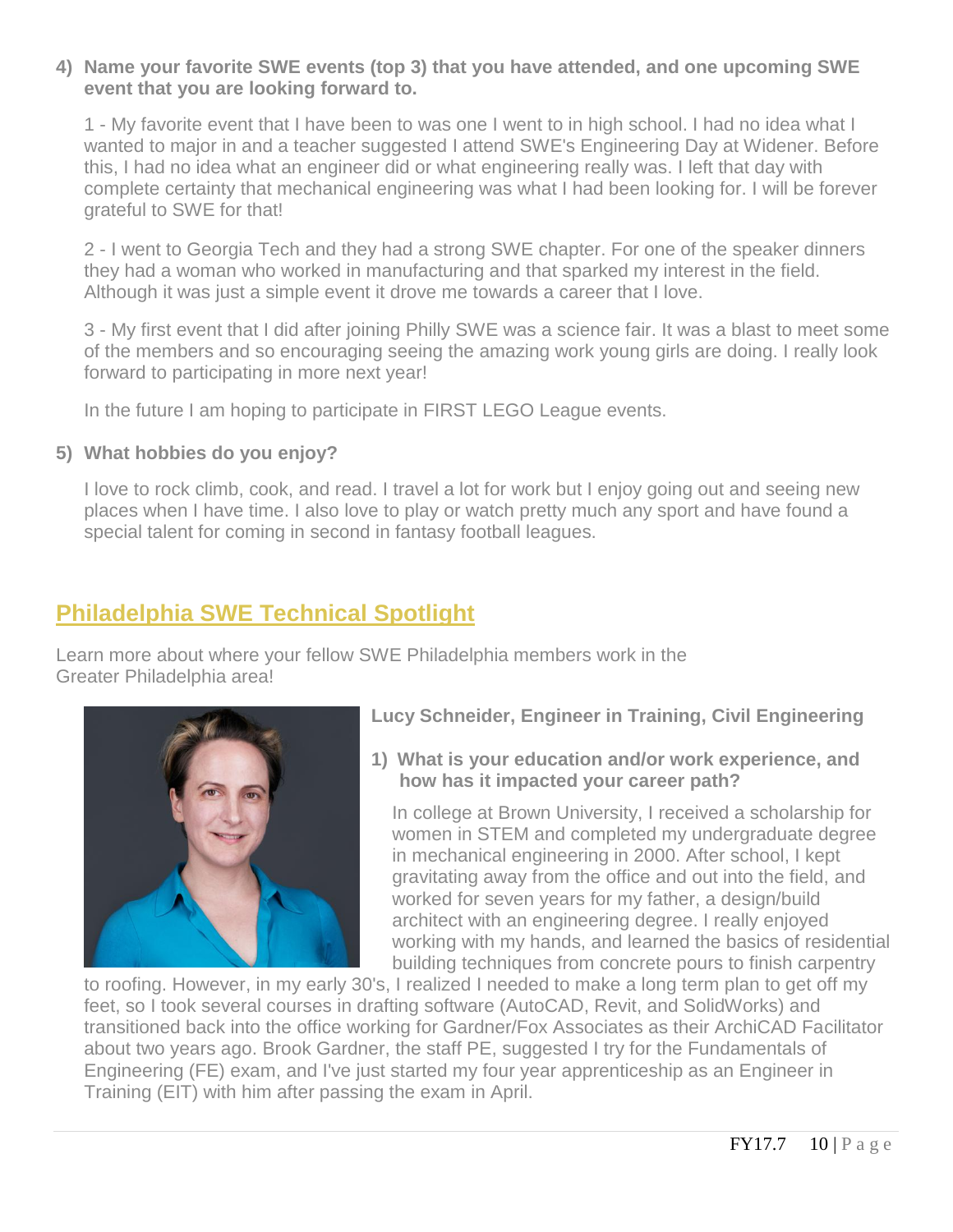#### **2) Can you describe a recent engineering project you were part of? What were some challenges you faced, and how did you resolve them?**

My biggest recent engineering goal was getting ready for the FE exam 17 years out of school and in a different discipline than I studied in college. I took several online courses specifically targeted to the FE Exam in the Civil concentration so that I could be ready to work as an EIT focusing on construction after I passed. I drilled replicating exam conditions, keeping a timer running when I worked on homework problems, and taking as many sample exams as I could find. My main ally in this process was Professor Joseph Moser, a retired calculus professor at West Chester University, who tutored me to get me back in the math game after so many years away. His directed lessons were the cornerstone not only of re-learning the material from college, but also of achieving more intuitive and flexible approach to problem solving.

#### **3) How do you continue to grow your technical skillset?**

I always try to ask questions in a meeting or on a jobsite, and love to keep learning about all aspects of how buildings get built from my colleagues. I also really enjoy the wide range of engineering and physics professors who post lecture videos on Youtube, which wasn't available when I was in college. One of my favorites is Prof. Mark French's PurdueMET series. The Coursera app has really great courses in materials and dynamics as well as a FE review course from GeorgiaTech professors, and you can access the videos for free.

# **UPCOMING EVENTS**

## **2017 Diamond Symposium – Sponsored by DOW**



When: 8/21/17 – 8/24/17 Location: The H Hotel, Midland, Michigan Application Deadline: 5/15/2017

The Dow Chemical Company will be hosting a three-day, all expenses paid, symposium aimed at the very best African American, Latino, and American Indian undergraduate students majoring in Engineering, Supply Chain Management, Accounting/Finance, and Business Administration/Marketing.

Diamond Symposium participants can expect to:

- Hear from dynamic Dow leaders on "How to Create Your Personal Brand" and "Build Networking Skills"
- Learn more about Dow, our technology & products, our sustainability, and our employee resource groups
- Participate in a cross-functional case study
- Meet and network with Dow leaders and employees

For more information, or to register, please visit <http://www.dow.com/en-us/careers/diamond-symposium>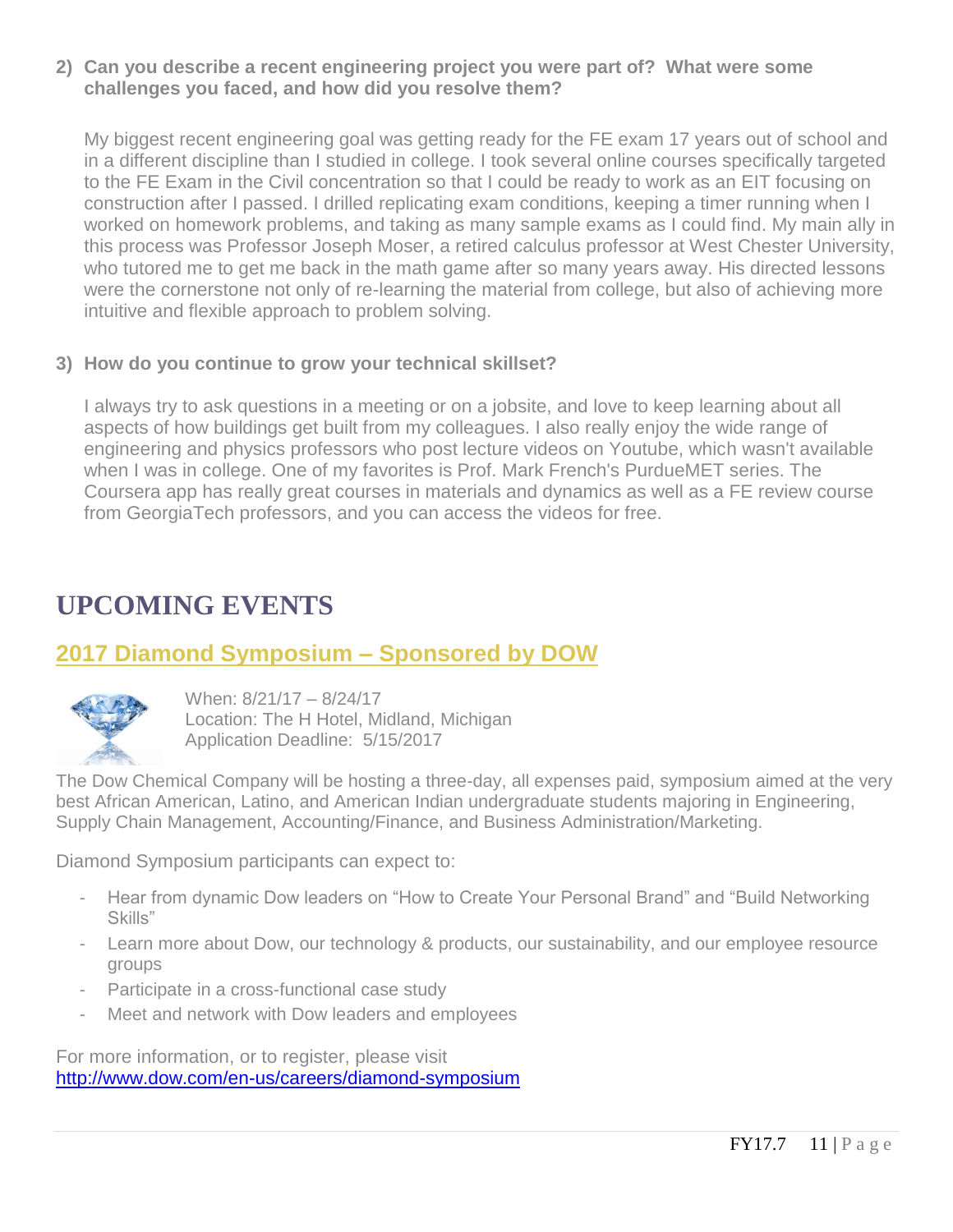## **Volunteers Needed at Tech Trek Camp**



Date: Thursday, July 20, 2017 Time: 6 – 9:30 pm Location: Stockton University

The American Association of University Women (AAUW) is hosting a Tech Trek Camp at Stockton University in Galloway, NJ in July 2017. They are in need of volunteers, either participants or assistants, for their Professional Women's Night. The goal of this evening will be to inspire the camp girls to continue their education in STEM fields and to expose them to the many careers that are available.

Volunteer to be a participant or an assistant today. For more information on the event, please email Dottie Pearson at pearson@princeton.edu.

## **Philadelphia SWE Spring Soiree**

Details coming soon!



# **PREVIOUS EVENTS**

## **DOW Paint Tour**



On Tuesday, May 9, Philadelphia SWE visited The Dow Chemical Company's "Paint Quality Institute" to learn more about paint ingredients and the formulation science behind quality products. Coatings experts showed how paint products used by consumers and professional painters are tested, and how they are evaluated. The attendees took a walking tour of the test field where 100,000's of paints are exposed to the elements and tested with today's most sophisticated equipment. Now we know a little bit more about what goes into the paint making products, and can make better decisions the next time we need to paint!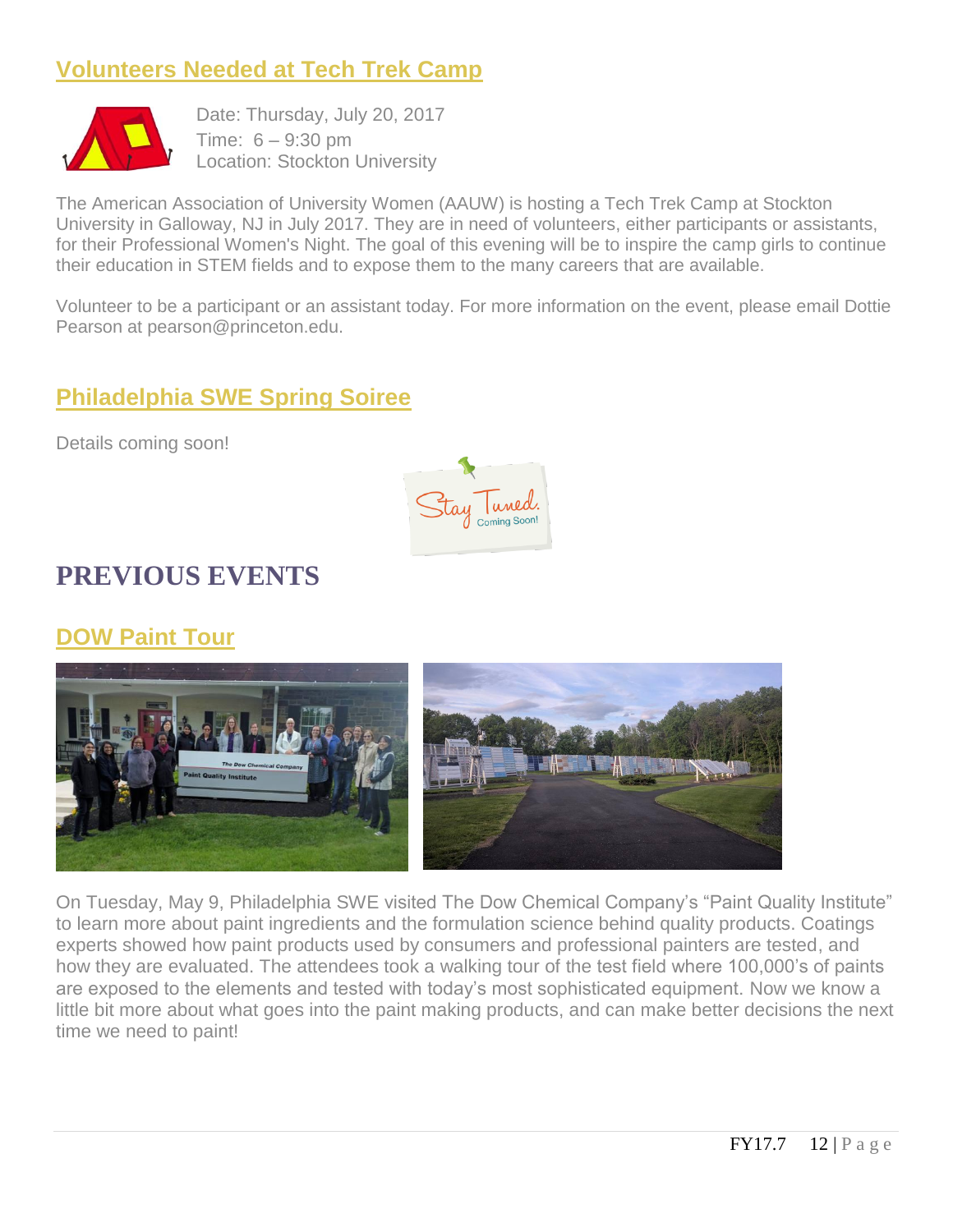# **MEMBER NEWS**

*Do you have exciting news to share? It could be anything from graduations to birthdays, engagements to professional accomplishments. Email the [SWE Newsletter Editor](mailto:philasweeditors@gmail.com) with your exciting news!*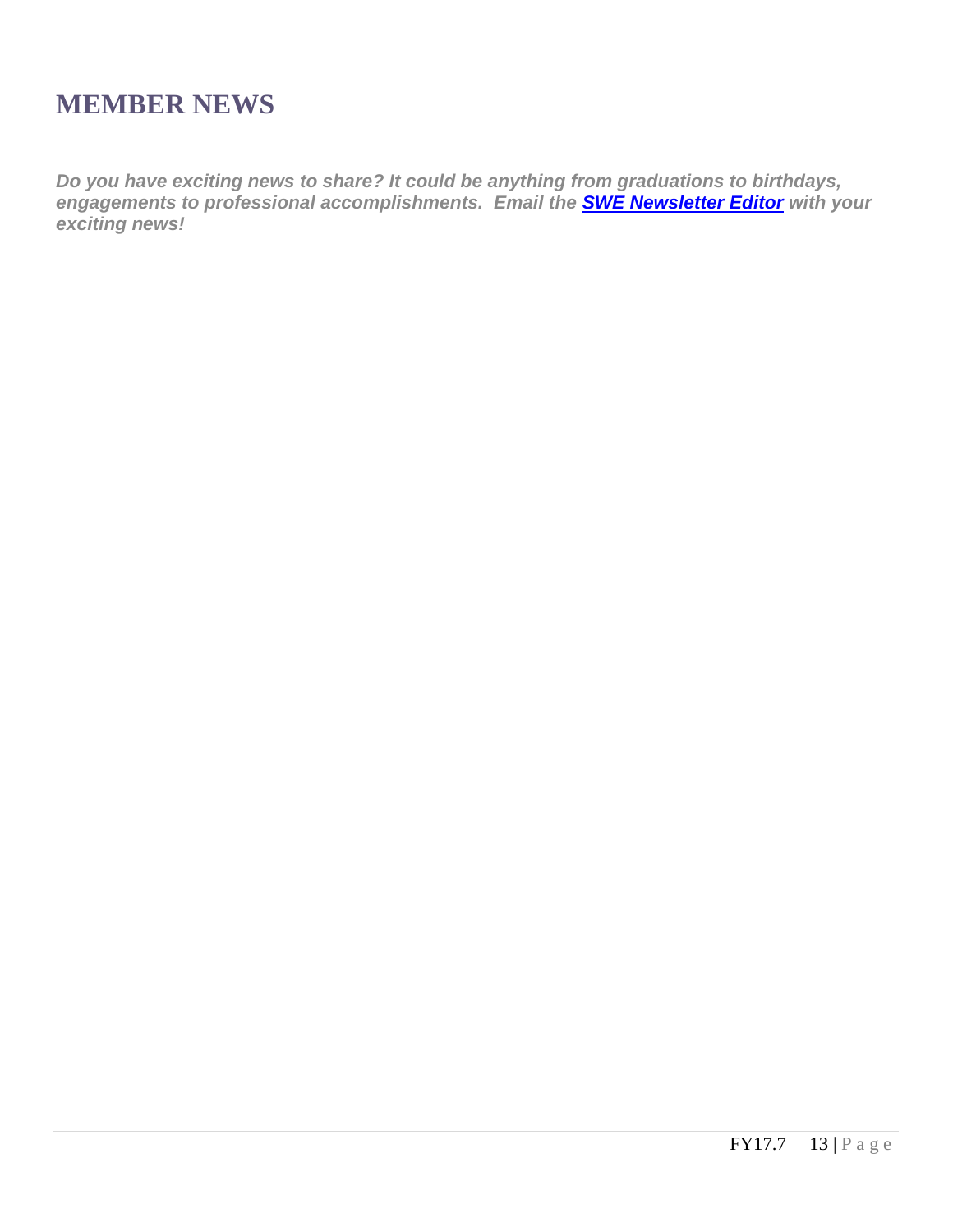# **OFFICER CONTACT LISTING**

| <b>FY17 Elected Officers</b>            | <b>Name</b>                                      | <b>Email</b>                   |
|-----------------------------------------|--------------------------------------------------|--------------------------------|
| <b>Executive Council Voting Members</b> |                                                  |                                |
| President                               | Mary Beth Biddle                                 | marybethb422@gmail.com         |
| Sr. Vice President Outreach             | <b>Elisha Rios</b>                               | phila outreach@swe.org         |
| <b>Vice President Prof Dev</b>          | Tania Cai                                        | phila_profdev@swe.org          |
| Vice President Communication            | Julie Williams                                   | phila_communications@swe.org   |
| Secretary                               | Janelle Johnson                                  | phila secretary@swe.org        |
| Treasurer                               | Sharon Vuong                                     | phila_treasurer@swe.org        |
| <b>Section Representative</b>           | Cassandra Zook                                   | crz333@gmail.com               |
| <b>Section Representative</b>           | Maria Legato                                     | legato.maria@gmail.com         |
|                                         | <b>FY17 Committee Chairs and Section Leaders</b> |                                |
| <b>Outreach Group</b>                   |                                                  |                                |
| Certificate of Merit Coordinator        | Mariah Cushman                                   | mecushman@gmail.com            |
| <b>Collegiate Liaison</b>               | <b>OPEN</b>                                      |                                |
| <b>Girl Scouts Chair</b>                | <b>Elizabeth Rowland</b>                         | erowland1824@gmail.com         |
| <b>Engineering Mini-Camp</b>            | Vicki Brown                                      | vbrown@mail.widener.edu        |
| Scholarship Coordinator                 | Pauline Rusciano                                 | philaswescholarships@gmail.com |
| Science Fair Coordinator                | Cassie Zook                                      | crz333@gmail.com               |
| <b>Science Carnival Chair</b>           | Kathryn Rieger                                   | kathryn@cogdes.com             |
| <b>FY17 Professional Development</b>    |                                                  |                                |
| <b>Corporate Liaison</b>                | <b>OPEN</b>                                      |                                |
| <b>Meeting/Events Coordinator</b>       | <b>OPEN</b>                                      |                                |
| <b>Awards Coordinator</b>               | <b>OPEN</b>                                      |                                |
| <b>Awards Banquet Chair</b>             | <b>OPEN</b>                                      |                                |
| <b>FY17 Communications</b>              |                                                  |                                |
| Membership Chair                        | <b>Jill Foster</b>                               | phila_membership@swe.org       |
| Newsletter Editor                       | Diana Russella                                   | phila_newsletter@swe.org       |
| Newsletter Co-Editor                    | Haydee Euceda                                    |                                |
| Webmistress                             | Sharon Vuong                                     | phila_webmaster@swe.org        |
| Social Media Chair                      | Jennifer Ligo                                    | jennifermligo@gmail.com        |
| <b>FY17 Collegiate</b>                  |                                                  |                                |
| <b>Drexel Counselor</b>                 | Elizabeth Henning                                | eah827@gmail.com               |
| <b>Swarthmore Counselor</b>             | Rebecca Rose                                     | rebecca.snelling@gmail.com     |
| <b>Temple Counselor</b>                 | Mary Beth Biddle                                 | marybethb422@gmail.com         |
| University of Pennsylvania              | Cassie Zook                                      | crz333@gmail.com               |
| Villanova Counselor                     | Alisha Tricciola                                 | alisha.trocciola@gmail.com     |
| <b>Widener Counselor</b>                | MaryAnn Skehan                                   | maryann.b.skehan@boeing.com    |
| Bryn Mawr Counselor                     | Alisha Tricciola                                 | alisha.trocciola@gmail.com     |